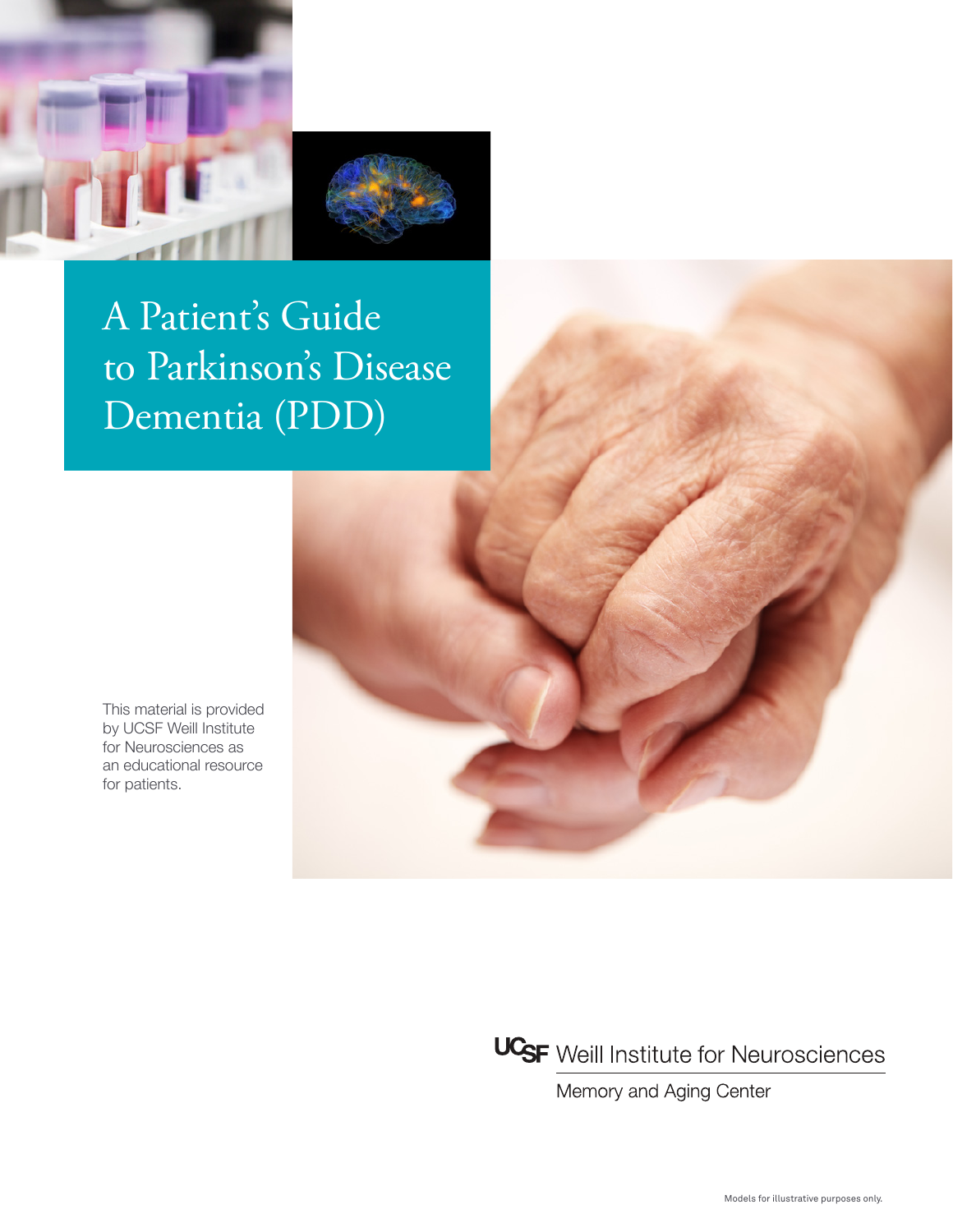

## **What is dementia?**

Dementia is a general term for any disease that causes a change in memory and/or thinking skills that is severe enough to impair a person's daily functioning. Symptoms of dementia vary from person to person and may affect one's ability to remember things, concentrate, plan and organize, communicate or find one's way around, among other possible symptoms. There are many causes of dementia and Parkinson's disease can be one of them. Not at all people with Parkinson's disease develop dementia.

#### **What is Parkinson's disease dementia?**

Parkinson's disease dementia (PDD) is changes in thinking and behavior in someone with a diagnosis of Parkinson's disease (PD). PD is an illness characterized by gradually progressive problems with movement, most commonly involving slowing of movements, a tremor present at rest, and walking instability which can cause falls. PDD has similarities to a related condition called dementia with Lewy bodies (DLB) that also causes changes in thinking, behavior and movement but in DLB the movement problems start after the thinking and behavior symptoms.

### **What causes PDD?**

The cause of PDD is unknown. Scientists know that in Parkinson's disease, there is a large build-up of a protein called alpha synuclein that clumps together to form "Lewy bodies". Alpha synuclein occurs normally in the brain, but we do not yet understand what causes it to build up in large amounts. As more and more proteins clump in the nerve cells, the cells lose their ability to function and eventually die. Early in PD, the disease process affects parts of the brain important for movement, but as the disease progresses,

eventually parts of the brain that are important for mental functions such as memory and thinking become injured.

#### **How is age related to PDD?**

Both PD and PDD are more common with increasing age. Most people with PD start having movement symptoms between ages 50 and 85, although some people have shown signs earlier. Up to 80% of people with PD eventually develop dementia. The average time from onset of movement problems to development of dementia is about 10 years.

#### **What happens in PDD?**

People with PDD may have trouble focusing, remembering things, or making sound judgments. They may develop depression, anxiety or irritability. They may also hallucinate and see people, objects, or animals that are not there. Sleep disturbances are common in PDD and can include difficulties with sleep/wake cycle (asleep during the day and awake at night) or REM behavior disorder, which involves acting out dreams.

PDD is a disease that changes with time. A person with PDD can live many years with the disease. Research suggests that a person with PDD may live an average of 5–7 years with the disease, although this can vary from person to person.

#### **Are there medicines to treat PDD?**

Though there is no cure for PDD yet, there are medications that help manage the symptoms. These medications are called cholinesterase inhibitors, and they can help if a person with PDD is having memory problems. Some examples of these medicines are donepezil, rivastigmine, and galantamine. Sleep problems may be managed by sleep medications such as melatonin.

Memory and Aging Center